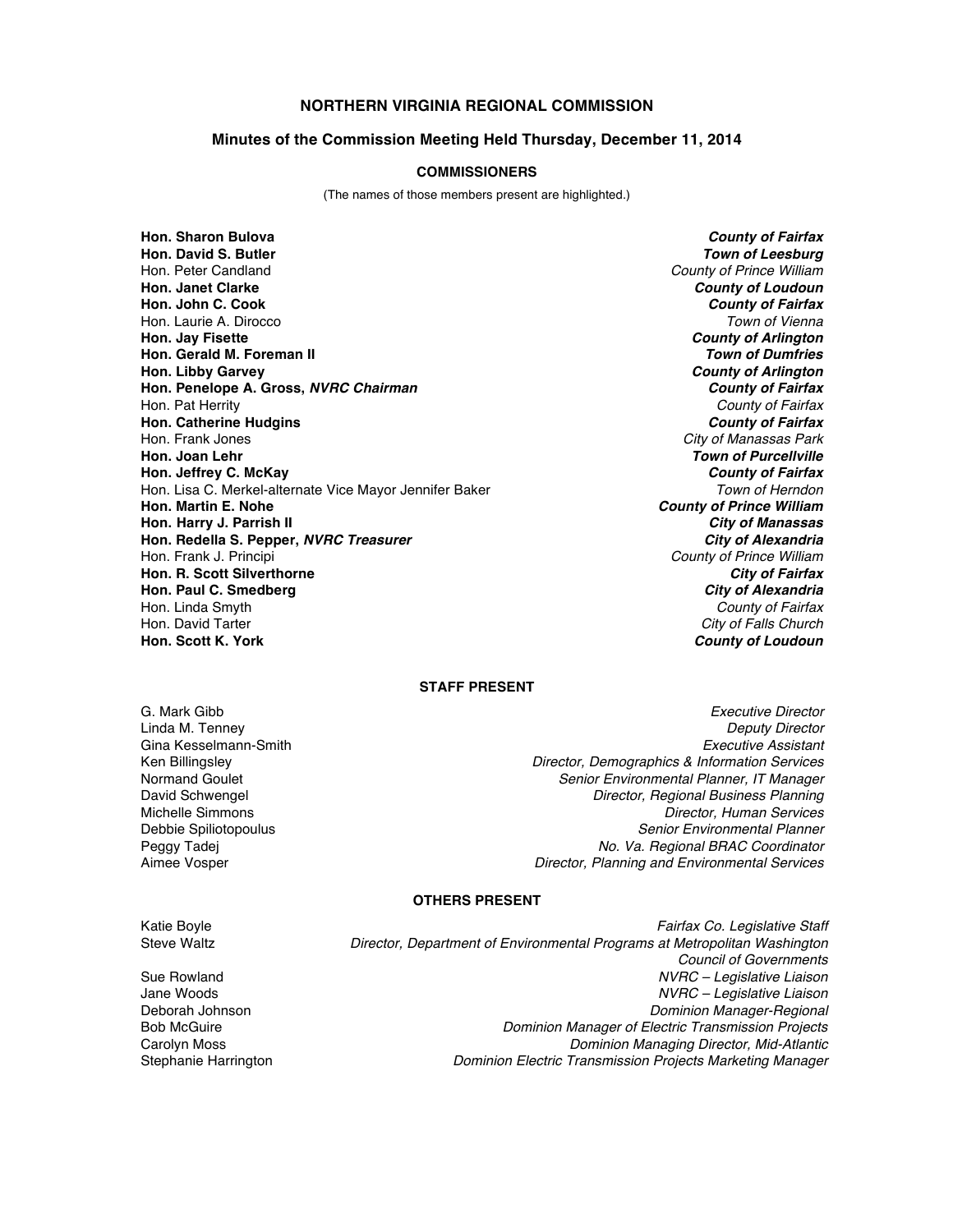Summary Minutes of the Commission December 11, 2014 Page 2

ALLEGIANCE

CALL TO ORDER Chairman Gross called the meeting to order at 7:50 p.m.

PLEDGE OF The Pledge of Allegiance was recited by all present.

ROLL CALL The roll was called and all members present or absent were noted for the record.

MINUTES Upon a motion made and duly seconded, the minutes of the Commission meeting of October 23, 2014 were approved unanimously.

DOMINION PRESENTATION Chairman Gross introduced and welcomed the speaker Robert Blue, President of Dominion Virginia Power.

Mr. Blue went through the slides that were provided to the Commissioners.

- Slide 2: He first pointed out, that the most important thing is safety. (top priority)
- Slide 3: The speaker described the way electricity is being generated from 2007 2020. He talked about how energy is being created, that a lot of energy is generated from nuclear power, that there is more gas power coming and the coal % is going down and units are being retired. He also mentioned that natural gas is being added, that there is less coal dependency and as a conclusion less pollution. (We are getting more nuclear less coal dependent.)
- Slide 4: Mr. Blue pointed out that Dominion is among the lowest for CO2 emissions for the largest U.S. power producers.
- Slide 5: In this slide Mr. Blue showed the Commissioners the typical residential bill -> He emphasized, that his company is very competitive, and the prices are below the average of regions like D.C. region, East Coast and Virginia average.
- Slide 6: This slide describes the "Unique service territory" of Dominion Virginia Power; Dominion has the highest projected peak load growth rate in PJM (Regional Transmission Organization, that Dominion is a member of), because the economy of this area is healthy. Northern Virginia has data center growth, which uses a substantial amount of electricity. Dominion Virginia Power also serves The Pentagon, CIA etc., which are high tech sectors, so called "Data Centers", for which 100% quality is required.
- Slide 7: Mr. Blue explained that certain forces are driving the infrastructure need. Economic growth, balancing power generation with demand and aging grid assets all need to be calculated in. He also pointed out that the first 500KV loop in the Free World was build 50 years ago by Dominion.
- Slide 8: "Dominion Electric Transmission" -> Northern Virginia operates primarily with 230kV.
- Mr. Blue then introduced his staff: Bob McGuire (Director of Electric Transmission Projects), Deborah Johnson (Manager - Regional State and Local Affairs), Carolyn Moss (Managing Director, Mid-Atlantic State and Local Affairs) and Stephanie Harrington (Electric Transmission Projects Marketing Manager)
- Slide 9, 10: Mr. Blue showed the different projects of Dominion Virginia Power where rebuilding is necessary, and that they will for example take down some existing over head infrastructure and build underground lines. The speaker then said, he understands that it is an impact on everyone in those communities, but that projects are done, when the load demands it, as there is overload in the grid in some areas. He also mentioned that throughout all these projects there is communication with the community, and that before a public discussion is started about any projects, there will be talks with officials first, answering questions, etc. But Mr. Blue also emphasized that they have an obligation to serve the load.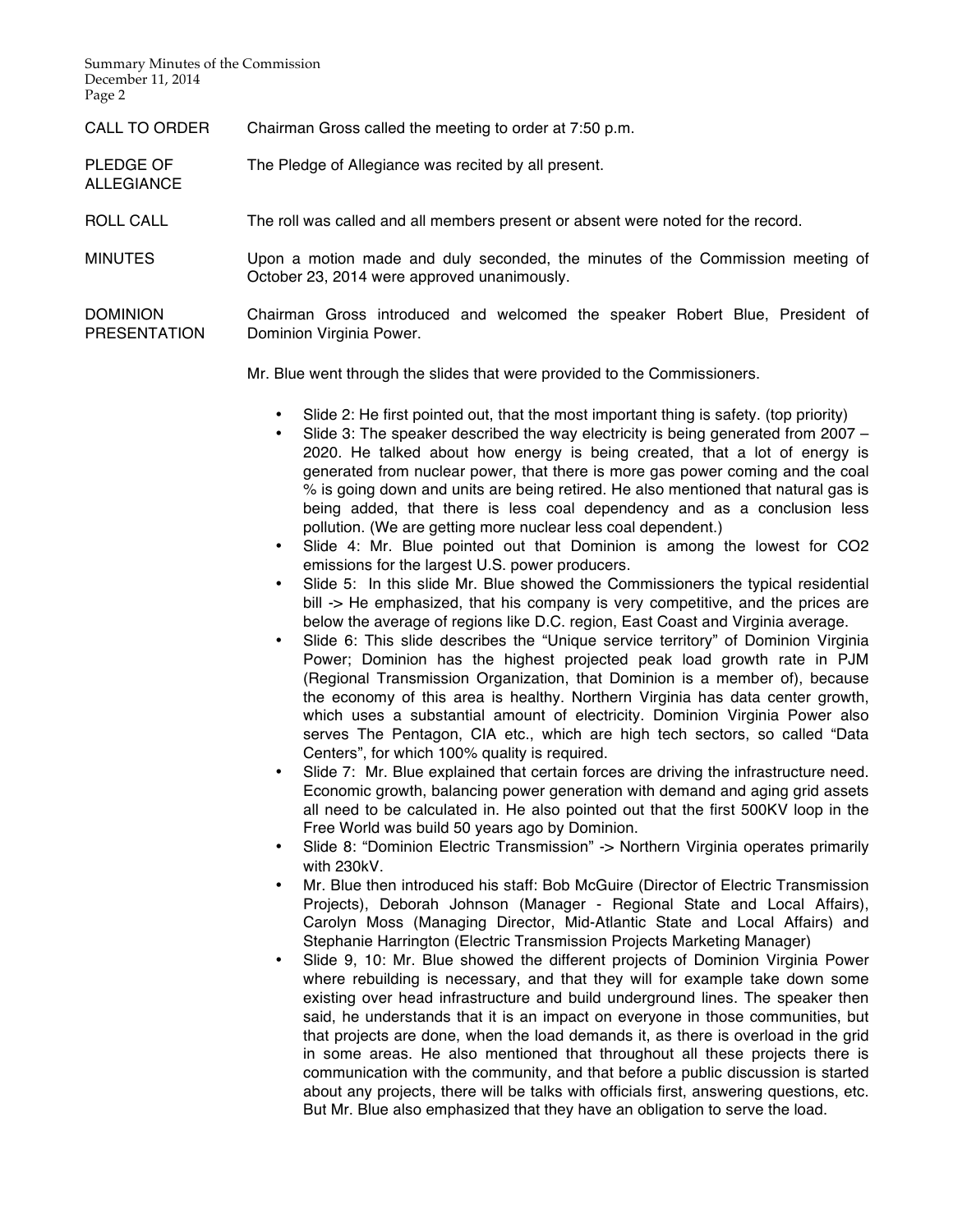Summary Minutes of the Commission December 11, 2014 Page 3

*questions and answers* Chairman Gross asked what the total dollar investment is. Mr. Blue said, that he doesn't have a number for specific projects, but it is a minimum of 1 billion dollars.

> Commissioner Foreman complimented Deborah and staff from the Dominion Virginia Power and said that the local governments "never felt like [they] were alone" throughout the Derecho storm. Chairman Gross added that Deborah and Carolyn are extraordinarily responsive.

> Commissioner Fisette asked the speaker's opinion on the industry leaders that perhaps Northern Virginia could learn from in the county: "What are we not doing that we should be doing?" Mr. Blue responded that EPA knows best, and that states that first come to mind are California and Vermont. They are at the top energy efficiency list. He also said that an incentive is important, like utility energy conservation programs. He pointed out that Virginia has a limited approach on this matter. He also noted that states with better energy conservation often have much higher energy rates. He recommended that perhaps building code changes and more efficient designs could help with greater energy efficiency.

> Commissioner Garvey asked if much power was lost in the transmission process, and was told as the technology and equipment are getting better, it is now about 3% – 4 %. But Mr. McGuire (staff of Dominion) mentioned, that they are trying to minimize the loss.

> Commissioner Butler asked if the growth in renewables is really at only 3% and added that it is not high enough. Mr. Blue commented by saying, that we will see this percentage go up as Dominion Virginia Power is looking at additional renewable generation to raise this percentage. He also mentioned that solar is included in their Resource Plan and offshore wind generation is being thought of (not done yet).

> Commissioner Clarke asked to explain the scope of the data centers as energy users / about the equivalent of a Data Center power draw in residential power draw. Mr. Blue said that a data center can compare to ca. 40,000 homes and that these data centers use electricity 100% of the time. In some areas the need for this level of energy requires entire new lines, which causes challenges.

> Chairman Gross mentioned that Dominion Virginia Power has an outage map on their website and asked how to access it. Mr. Blue said there is a link on their website, that takes you directly to the outage map and that they will email the Commissioners the link. Chairman Gross added that this outage map is done in real time, which is great.

- CONSENT AGENDA Commissioner Gross called for approval of the Consent Agenda, consisting of the items outlined below. The motion was seconded and carried with Commissioner Clarke recusing herself from Resolution No. P15-09.
	- Resolution No. P15-08: Renewal of the agreement between Verband Region Stuttgart and NVRC
	- Resolution No. P15-09: Memorandum of Understanding with NOVA Community College
	- Resolution No. P15-10: Memorandum of Understanding with Ft. Belvoir and Marine Corps Base Quantico

EXECUTIVE DIRECTOR'S REPORT

# • Blanket Drive

- Solarize NOVA
- Northern Virginia Sustainability Network

Printed copies of the report were distributed:

• Fairfax Charrette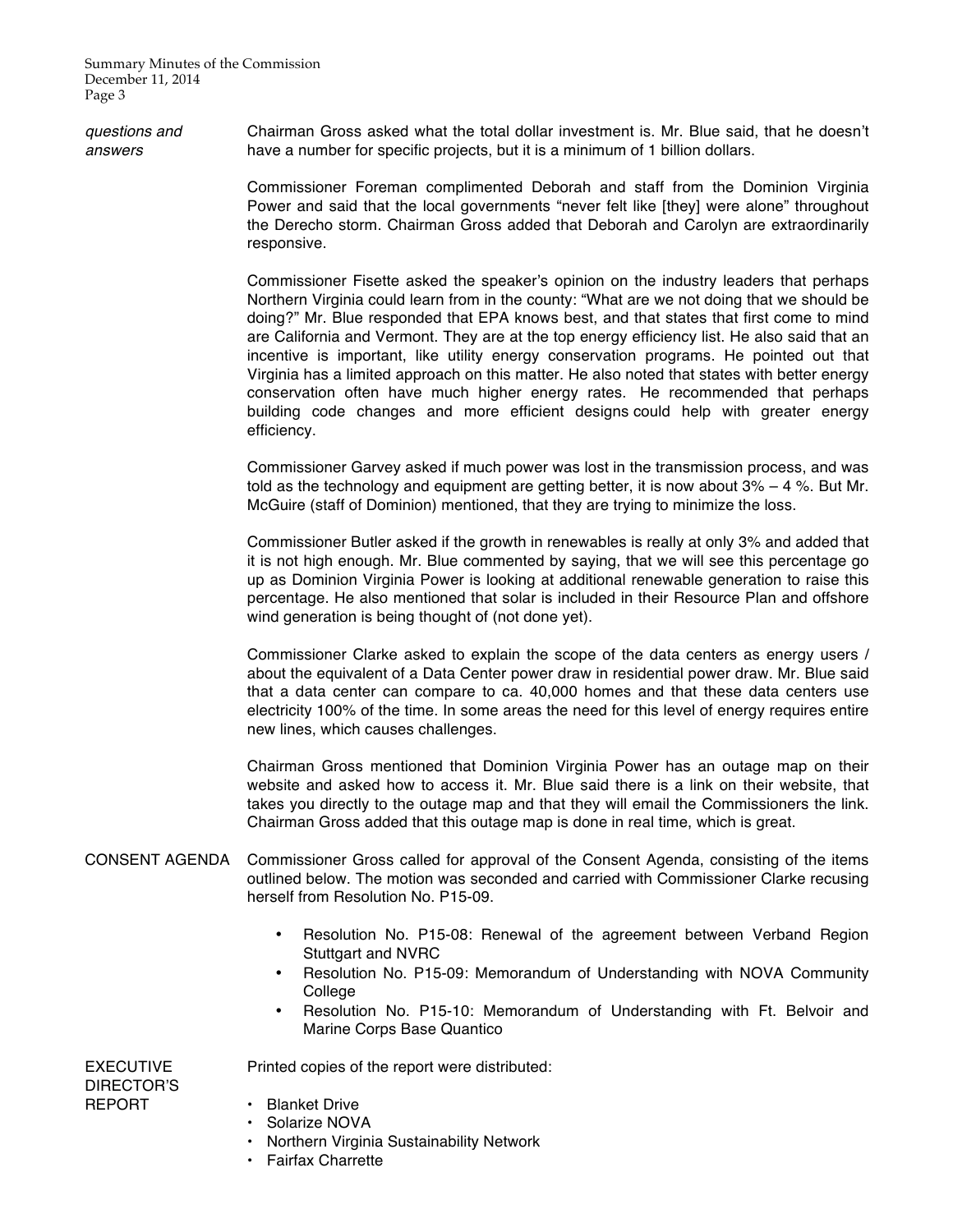- Four Mile Run Restoration Program
- NVRC/Belvoir/Quantico Commuter Centers Statistics
- Update: Virginia FACT Fund Grant

|                                         | Commissioner Silverthorne commented on the Fairfax Charrette, which took place from<br>November 6 to November 8, 2014. He said, that he initially had to be convinced by NVRC<br>to host this charrette, as he thought it would be hard to get people engaged. But he was<br>surprised by the outcome. Everyone was involved and engaged, students, George Mason<br>University, citizen, most of the city council. The puzzle is being slowly put together now<br>and Commissioner Silverthorne also thanked NVRC for making this Fairfax Charrette<br>possible. |
|-----------------------------------------|------------------------------------------------------------------------------------------------------------------------------------------------------------------------------------------------------------------------------------------------------------------------------------------------------------------------------------------------------------------------------------------------------------------------------------------------------------------------------------------------------------------------------------------------------------------|
|                                         | Mr. Gibb pointed out that there is a video on the City of Fairfax website that can be viewed<br>as a summary of that particular charrette.                                                                                                                                                                                                                                                                                                                                                                                                                       |
|                                         | Then Mr. Billingsley (staff of NVRC) presented his report "Virginia Federal Action<br>Contingency (FACT) Fund Study", which was included in the meeting's handouts.                                                                                                                                                                                                                                                                                                                                                                                              |
|                                         | Commissioner Fisette asked how should the localities use this data and take advantage of<br>it. Mr. Billingsley answered that this is the $1st$ time that this kind of data is being gathered.<br>Once it is a yearly process, we will be able to see better, how our policies should react.                                                                                                                                                                                                                                                                     |
|                                         | Commissioner Fisette also brought to the meeting's attention, that this data can be used<br>to alter the image of Northern Virginia in Richmond. This data might help in presenting<br>Northern Virginia in a light, that Richmond has never seen (in terms of economic<br>development, advocacy).                                                                                                                                                                                                                                                               |
|                                         | Mr. Gibb mentioned, that NVRC received the FACT Fund grant from the state. The state<br>also wants to see what the impact of federal funding is in Northern Virginia.                                                                                                                                                                                                                                                                                                                                                                                            |
|                                         | Chairman Gross added, that this data is helpful to track the trends as we have more years<br>of data.                                                                                                                                                                                                                                                                                                                                                                                                                                                            |
| CHAIRMAN'S<br>REPORT                    | Chairman Gross mentioned that local government day in Richmond is on February 5,<br>2015, and that the Commission meeting calendar will be posted on the 2015 Agendas.                                                                                                                                                                                                                                                                                                                                                                                           |
|                                         | Another issue Chairman Gross brought to the Commission's attention was the work with<br>the Metropolitan Washington Airports Authority (MWAA). Advocacy for balance between<br>Dulles and National Airports will need to be coordinated during the FAA reauthorization<br>process.                                                                                                                                                                                                                                                                               |
| <b>LEGISLATIVE</b><br>REPORT            | Commissioner Cook, Legislative Committee Chairman, presented and moved approval of<br>the resolution No. P15-11. The motion was seconded by Commissioner Foreman and<br>unanimously carried.                                                                                                                                                                                                                                                                                                                                                                     |
| WORKFORCE<br>COMMITTEE<br><b>REPORT</b> | Chairman Gross commented that a lot of work has been done, schools and businesses<br>were brought together in the committee meeting November 20, 2014. This meeting was<br>very successful, recommendations were made and there is a willingness to work together.<br>There is a tremendous interest from schools. Every school system was represented in the<br>meeting of November 20, 2014.                                                                                                                                                                   |
|                                         | Chairman Gross also brought to the Commission's attention, that there are policy<br>challenges at the school level, but not just from the financial perspective, but also the mind<br>set and she pointed out that a Regional Workforce Summit is being worked on. It is<br>March.<br>supposed<br>to<br>happen<br>around<br>mid                                                                                                                                                                                                                                  |